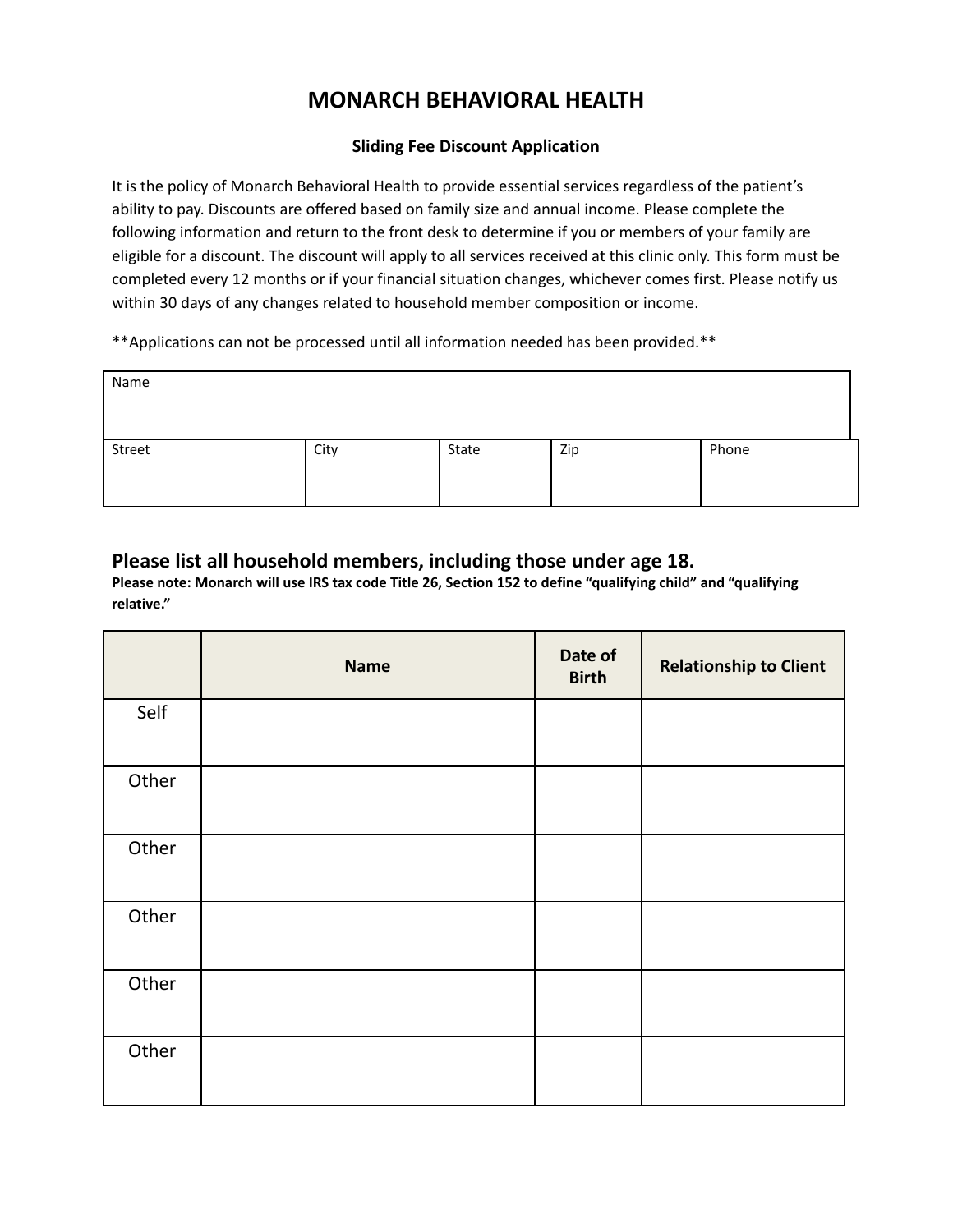## **Household Income**

| Source                                                                                                                                                                                                     | <b>Self</b> | Other | Total |
|------------------------------------------------------------------------------------------------------------------------------------------------------------------------------------------------------------|-------------|-------|-------|
| Gross wages, salaries, tips, etc.                                                                                                                                                                          |             |       |       |
| Income from business and self-employment                                                                                                                                                                   |             |       |       |
| Unemployment compensation, workers'<br>compensation, Social Security, Supplemental<br>Security Income, public assistance (TAFI), veterans'<br>payments, survivor benefits, pension or retirement<br>income |             |       |       |
| Interest, dividends, royalties; income from rental<br>properties, estates, and trusts; alimony; child<br>support; assistance from outside the household,<br>and other miscellaneous sources                |             |       |       |
| <b>Total Income</b>                                                                                                                                                                                        |             |       |       |

**NOTE: Income verification for all household members must be provided. See Table A below for specific verification requirements.**

**I certify that the family size and income information shown above is correct.**

Name (Print) \_\_\_\_\_\_\_\_\_\_\_\_\_\_\_\_\_\_\_\_\_\_\_\_\_\_\_\_\_\_\_\_\_\_\_\_\_\_\_\_\_\_\_\_\_\_\_\_\_\_\_\_\_\_\_\_\_\_\_\_\_\_\_\_\_\_\_\_\_\_\_\_

Signature \_\_\_\_\_\_\_\_\_\_\_\_\_\_\_\_\_\_\_\_\_\_\_\_\_\_\_\_\_\_\_\_\_\_\_\_\_\_\_\_\_ Date \_\_\_\_\_\_\_\_\_\_\_\_\_\_\_\_\_\_\_\_\_\_\_\_\_\_

**Office Use Only**

| Patient Name:      |  |
|--------------------|--|
| Approved Discount: |  |
| Approved by:       |  |
| Date Approved:     |  |

| <b>Verification Checklist</b>                                            | Yes | <b>No</b> |
|--------------------------------------------------------------------------|-----|-----------|
| Identification/Address: Drivers license, utility bill, employment ID, or |     |           |
| other                                                                    |     |           |
| Income: Prior year tax return, three most recent pay stubs, or other     |     |           |